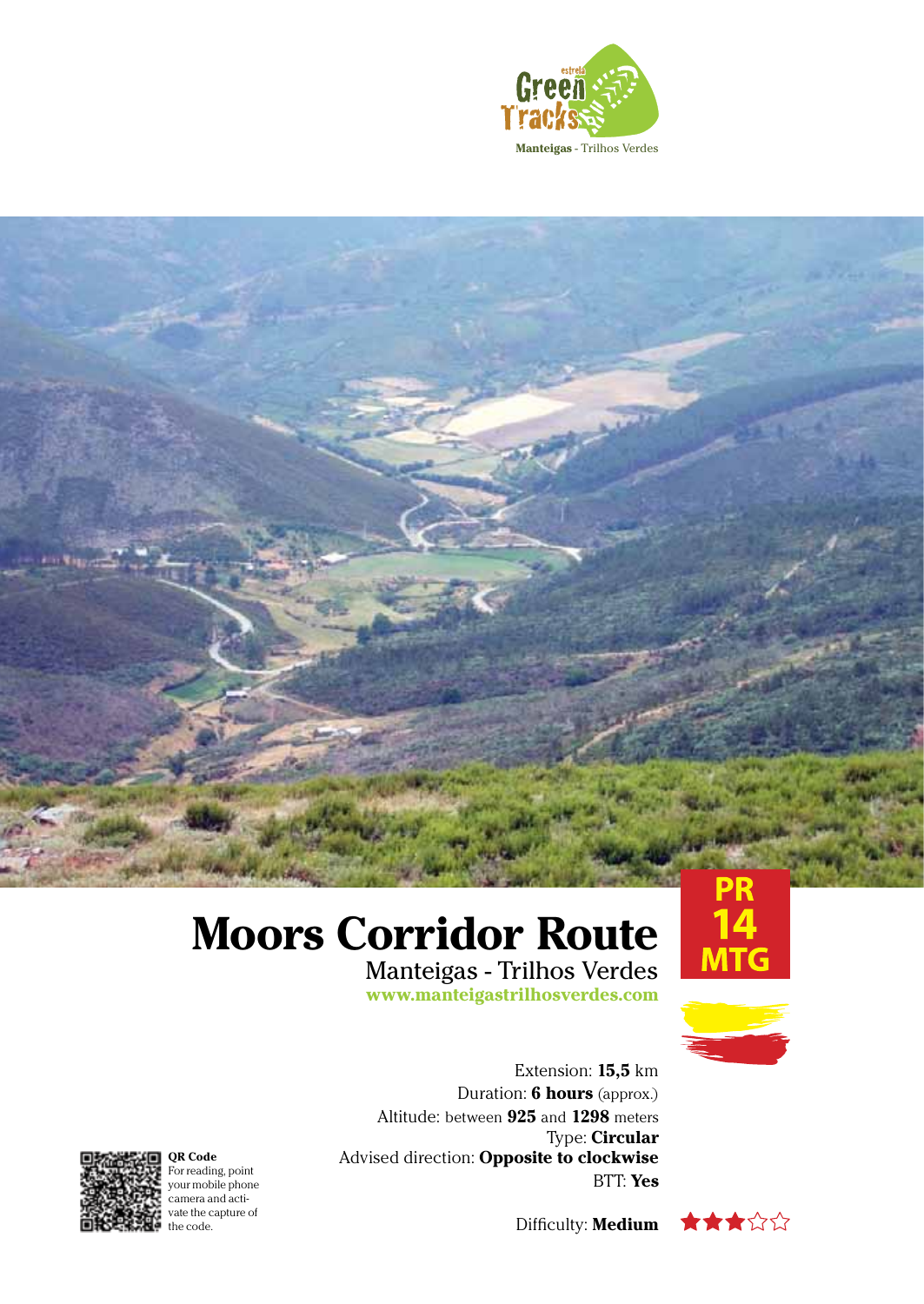## **Moors Corridor Route**

## **Moors Corridor Route**







The **Moors Corridor Route**, gifted with an unsettling mystical and beauty, is full of biodiversity, allowing the discovery of an extraordinary chromatic and morphologic variety.

Full field with interesting attractive points to observation, the practice of outdoors activities and to rest, the trail offers the visit to the extensive and **impressive ridge of the Moors Corridor** (therefore its name), the ancient threshing grounds, the **Chapel of Nossa Senhora do Carmo**, **St. Lawrence Chapel**, the quartzite outcrops, the magic of the **Covão da Ponte** (Bridge Covão), among others places hard to describe.

## **Relevant points**

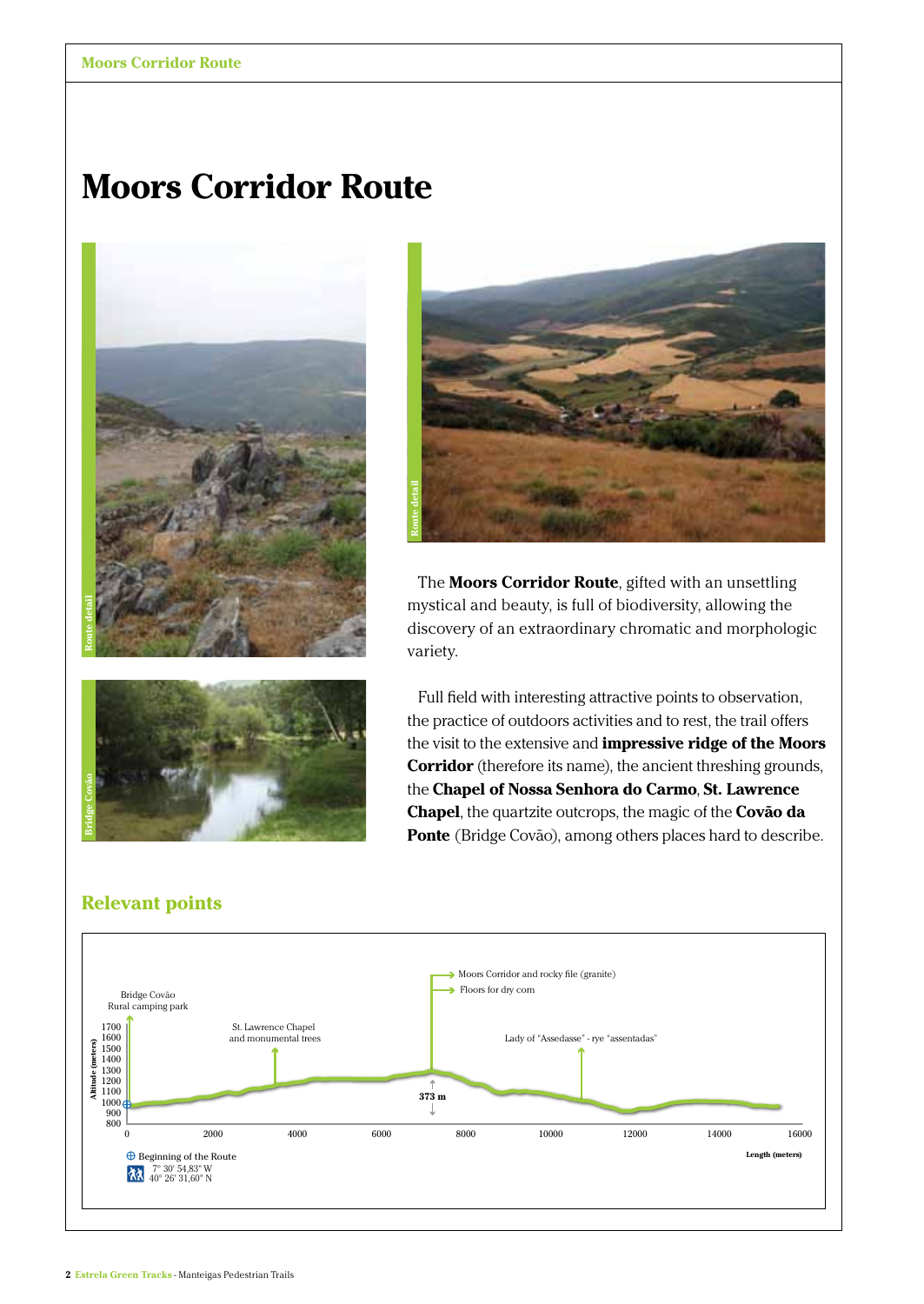Possessing a natural beauty, the Covão da Ponte (Bridge Covão) has green spaces that allows to the visitor enjoys pleasant moments in contact with nature, rocked by the bells of the flocks and lightened by the stars.

In the involving, the altitude rye crops draw tiles in golden and brown shades, constituting an example of an ecosystem created by humans that provides an habitat for several game species.

This route allows to walkers he direct contact with people, the culture and tradition of Manteigas County. Ferreira de Castro, in "The Wool and the Snow" (1947), quotes: "(...) The mountain men, that in the Star solitude either herded their sheep, or wove the wool that them provided(...)" Of these intensive activities subsists memories today associated to the permanency and specialization of knowledge, work gestures and artefacts production, crystallized in a extensive shepherd and wool culture.

Also noteworthy are the **monumental oaks** that surround the St Lawrence Chapel, precious place and living testimony of history.

In this route abound the low bushes (*heather*, *broom*, *kelp,* etc.), which assume as a shelter for a wide **fauna** variety, such as the *pilgrim falcon*, the *less horseshoe bat*, the *wild rabbit* and the *montagu's harrier,* that face the high risk of extinction.

Apart from these, also live in this area the *weasel*, the *otter* and the *boar*, the *common toad*, the *iberian frog*, the *five-fingered skink* and the *viperine water snake*, among others.